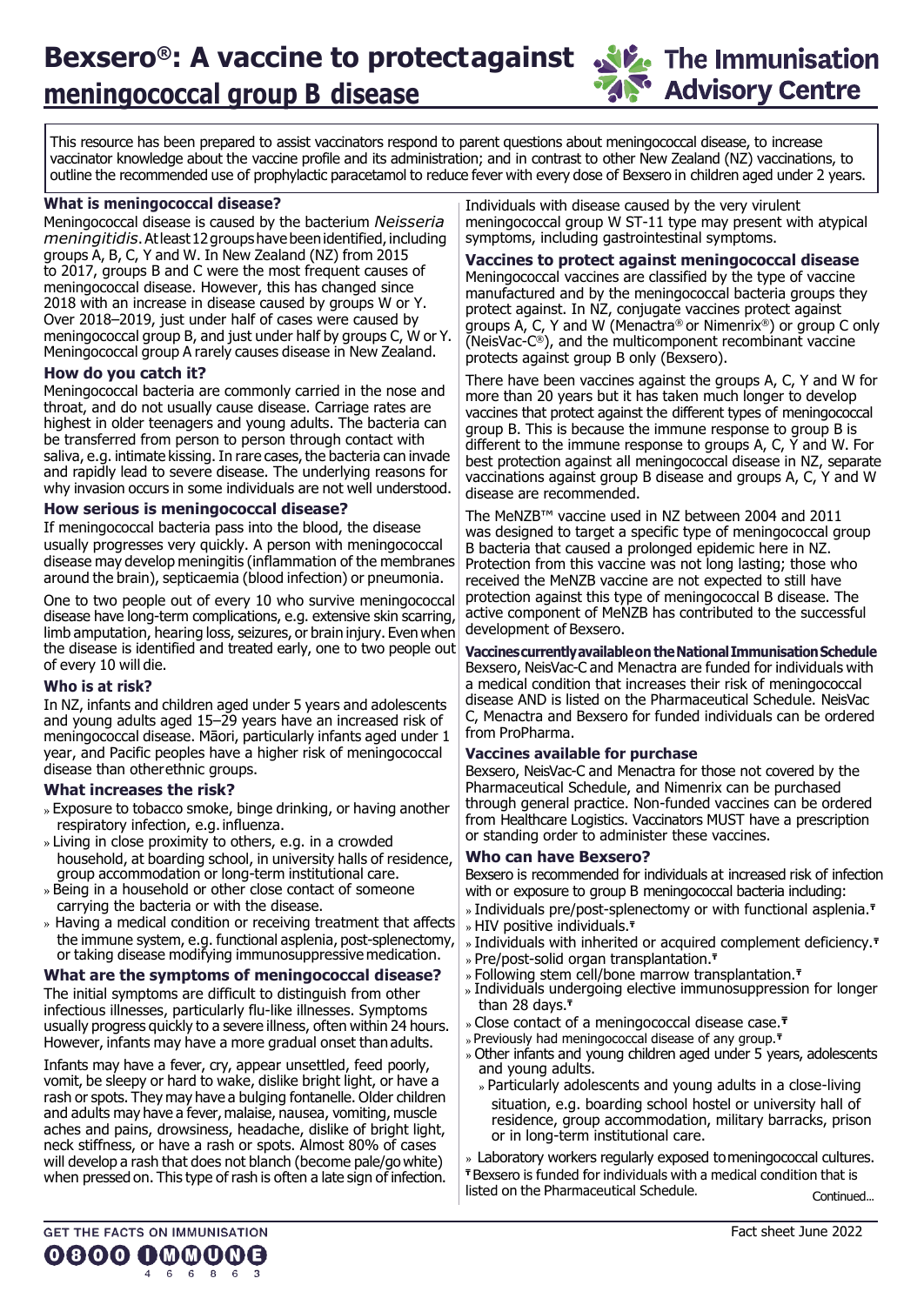disease after completion of an age appropriate course of Bexsero.

#### **How safe is Bexsero?**

Bexsero was first approved for use in Europe in 2013 and is now approved for use in over 40 countries including England and Australia. Bexsero has

an excellent safety record. The most commonvaccine responses include fever, and discomfort or pain around the injection site. Infants and children may also be irritable, have unusual crying or a decreased appetite. Adolescents and adults may experience headache, muscle or joint aches, malaise or nausea. Very rarely, a severe allergic reaction (anaphylaxis) to a component in the vaccine occurs. Table 3 on the last page compares possible disease effects with common

#### **Fever and local vaccine responses**

and rare vaccine responses.

Fever is part of a robust immune system response to Bexsero, usually peaking around 6 hours after vaccination and settling over 24–48 hours. A fever over 38°C is more likely to occur in infants and children aged under 2 years after vaccination with Bexsero compared with other routinely used infant vaccines. When Bexsero is administered at thesame visit as other Immunisation Schedule vaccines, a fever over 38°C or 39°C is almost twice as likely as when the Immunisation Schedule vaccines are givenalone.

Similarly, redness, swelling and/or mild–moderate pain around the injection site are also common expected immune responses to Bexsero, peaking on the day of vaccination followed by a significant decrease, and settling from around 24 hours after vaccination.

**Recommendation for use of prophylactic paracetamol**  The advice for the use of prophylactic paracetamol for children aged under 2 years (referto box 1) only applies

to immunisation events when Bexsero is administered, either as the only vaccine or with other vaccines. This is because of the evidence of a robust immune response to Bexsero in young children and that the use of prophylactic paracetamol around vaccination reduces the risk of high fever, especially fever over 39°C, and injection site pain. Some infants will still develop a fever and/or injection site pain even though they have received paracetamol doses.

Ibuprofen may be given as an alternative to paracetamol.

**GET THE FACTS ON IMMUNISATION** 

**Non-pharmaceutical management offever or injection site pain**  Other strategies that can also be used to help manage fever and injection site discomfort or pain are described in box 2.

¥Based on the proportion of vaccine recipients mounting a protective immune response to the vaccine. **Box 1: Use of prophylactic paracetamol in children aged under 2 years to help manage post-Bexsero fever**

Older children, adolescents and adults | Not yet established

Under 5 years 2011<sup>-3</sup> years

**Age group Expected protection**

Under 2 years  $\begin{array}{|c|c|c|c|c|} \hline 63–100\% \hline \end{array}$ 2–5 years (8 week interval between doses)  $\vert$  91–100%  $6-10$  years (8 week interval between doses) 95-100% Adolescents 99–100%

**Note**: This advice only applies to immunisation events when Bexsero is administered, either as the only vaccine or with other vaccines. Prophylactic paracetamol use is recommended with every dose of Bexsero in

children aged under 2 years: » Three doses of paracetamol (15mg/kg) are recommended with 6 hours

- between each dose, whether the child has a fever or not:
- The first dose administered 30 minutes prior to Bexsero » If the first paracetamol dose has not been given before the child is vaccinated, administer the dose at the time of vaccination
- » The second paracetamol dose is given 6 hours after the first dose, the third dose is given a further 6 hours later.
- » If the infant or child is sleeping when the second or third paracetamol dose is due:
	- » It is not necessary to wake the child
- » The dose can be given when the child wakes up if it is at least 6 hours since the previous dose wasgiven
- Ensure parents:
- » Have the 120mg/5mL paracetamol strength formulation » The doctor can provide a prescription for them to fill at the pharmacy
- Measure the paracetamol dose using a measuring spoon or syringe If the child is miserable or distressed because of a fever or injection site pain
- 6 hours after the third dose of paracetamol and is otherwise well:
- The parent can continue to administer the paracetamol doses with a minimum of 6 hours between doses until the discomfort resolves or 48 hours after vaccination, whichever occurs first
	- » No more than four doses of paracetamol can be given in a 24-hour period

» A child who is miserable or distressed because of a fever or injection site pain 48 hours or more after vaccination is advised to be seen by their doctor

#### **Box 2: Other strategies to help manage fever or injection site discomfort or pain**

- » If the child has a fever
	- Give lots of breastfeeds or fluids
	- Undress them to a single layer
- » Make sure the room is not too hot or too cold Give lots of cuddles
- » If the child has injection site discomfort or pain
- Do not rub the injection site
- Hold a cool damp cloth or an ice pack well wrapped in a dry cloth on the injection site
- Give lots ofcuddles

### **How protective is Bexsero?**

Meningococcal bacteria can cause disease more quickly than the immune system can generate protection. Therefore, having existing circulating antibodies is re

Immunisation generates circulating antibodies. Over time, the antibody levels decrease. The number and quality of antibodies and how long they last depend on what type of vaccine is used, the meningococcal group(s) covered by the vaccine, and the age of the

**Bexsero**<sup>®</sup>: A vaccine to protectagainst **A** the Immunisation

As there are generally low number countries such as Australia, England, Germany, NZ and the United States, it is not possible to determine exactly how many cases of disease are prevented by vaccination or how long protection after vaccination lasts. Instead, the immune system response and antibody levels are used as an alternative measure of how well and how long meningococcal vaccines

can protect fromdisease. Bexsero is expected to provide protection against disease caused by a broad

range of group B meningococcal bacterium types, including the NZ specific type of meningococcal group B. On average in NZ, meningococcal group Adults 91–100% **Duration of protection**

Table 1 shows the expected protection against group B meningococcal

**meningococcal group B disease**

person receiving thevaccine.

| ers of meningococcal disease cases in                                                                                                             | Table 1: Expected protection against group B<br>meningococcal disease after vaccination with Bexsero <sup>¥</sup>                                                                                 |  |  |  |  |  |  |
|---------------------------------------------------------------------------------------------------------------------------------------------------|---------------------------------------------------------------------------------------------------------------------------------------------------------------------------------------------------|--|--|--|--|--|--|
|                                                                                                                                                   | ng antibodies. Over time, the antibody levels decrease. The number and quality of antibodies a<br>at type of vaccine is used, the meningococcal group(s) covered by the vaccine, and the age of t |  |  |  |  |  |  |
| e disease more quickly than the immune system can generate protection. Therefore, having<br>equired for protection against meningococcal disease. |                                                                                                                                                                                                   |  |  |  |  |  |  |

| 0000 000000 |  |  |             |  |  |
|-------------|--|--|-------------|--|--|
|             |  |  | 4 6 6 8 6 3 |  |  |

**Advisory Centre**